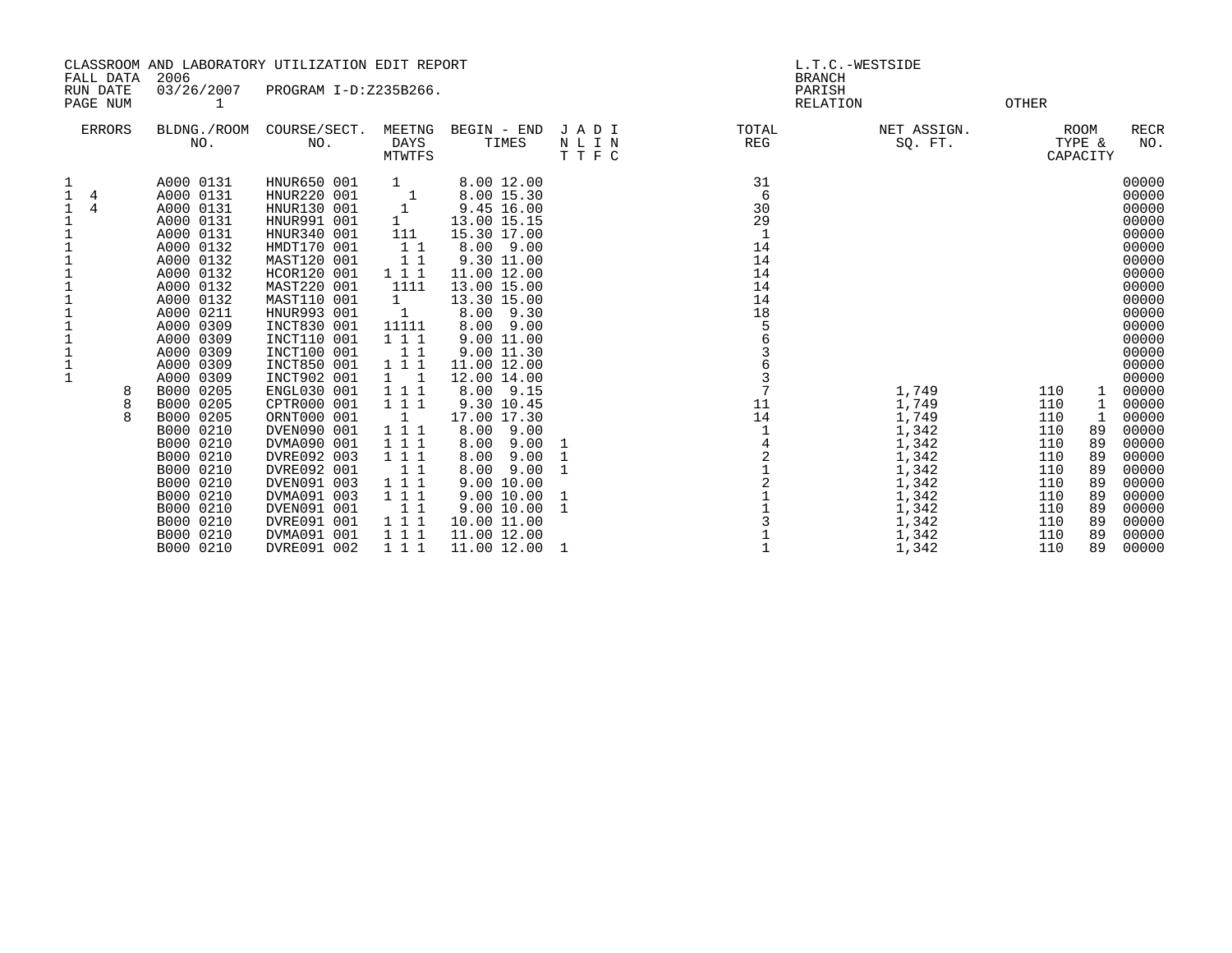## E R R O R P A G E L.T.C.-WESTSIDE

| ERROR | 1 - CLASS AND LABORATORY UTILIZATION FILE DOES NOT MATCH WITH BLDGS AND ROOMS FILE.<br>THE ROOM, BUILDING, AND CLASS FILES MUST ALL MATCH. IF THE ROOM NUMBER ON THE UTILIZATION IS CORRECT,<br>THE ROOM SHOULD TO BE ADDED TO THE ROOM FILE. | 16            |
|-------|-----------------------------------------------------------------------------------------------------------------------------------------------------------------------------------------------------------------------------------------------|---------------|
| ERROR | 2 - THERE SHOULD BE AT LEAST ONE ENTRY IN THE DAYS-OF-WEEK-COURSE-MEETS FIELD.                                                                                                                                                                |               |
| ERROR | 3 - BEGIN-END-TIME FIELDS MUST BE BETWEEN 06.00 AND 23.00                                                                                                                                                                                     |               |
| ERROR | 4 - WARNING - CLASS TIME EXCEEDS 5 HOURS.                                                                                                                                                                                                     | 2             |
| ERROR | 5 - ROOM TYPE INVALID FOR TEACHING CLASS, CLASSES CANNOT BE SCHEDULED IN ROOMS DESIGNATED AS CIRCULATION,<br>CUSTODIAL OR MECHANICAL.                                                                                                         |               |
| ERROR | 7 - THE TOTAL REGISTRANTS FIELD MUST NOT BE BLANK OR ZEROS                                                                                                                                                                                    |               |
| ERROR | 8 - WARNING - EXCEEDS THE CAPACITY OF THE ROOM BY 50% (IF THIS IS A JOINT CLASS ITS REGISTRANTS ARE INCLUDED).<br>PLEASE CHECK THE CAPACITY OF THE ROOM AS IT APPEARS ON THE ROOM FILE.                                                       | 3             |
|       | ERROR 9 - UNLESS THERE IS A JOINT CLASS, ALTERNATE WEEKS OR INCONSISTENT MEETING TIMES, THERE SHOULD BE NO DUPLICATES.                                                                                                                        |               |
|       | TOTAL ERRORS (INCLUDING WARNINGS)                                                                                                                                                                                                             | 21            |
|       | TOTAL NUMBER OF RECORDS READ<br>TOTAL NUMBER OF RECORDS ACCEPTED FOR SPACE UTILIZATION COMPUTATION<br>NUMBER OF JOINT-CLASS RECORDS<br>NUMBER OF ALTERATE WEEKS RECORDS                                                                       | 29<br>13<br>6 |

NUMBER OF DIFFERENT TIMES RECORDS

NUMBER OF INCONSISTENT RECORDS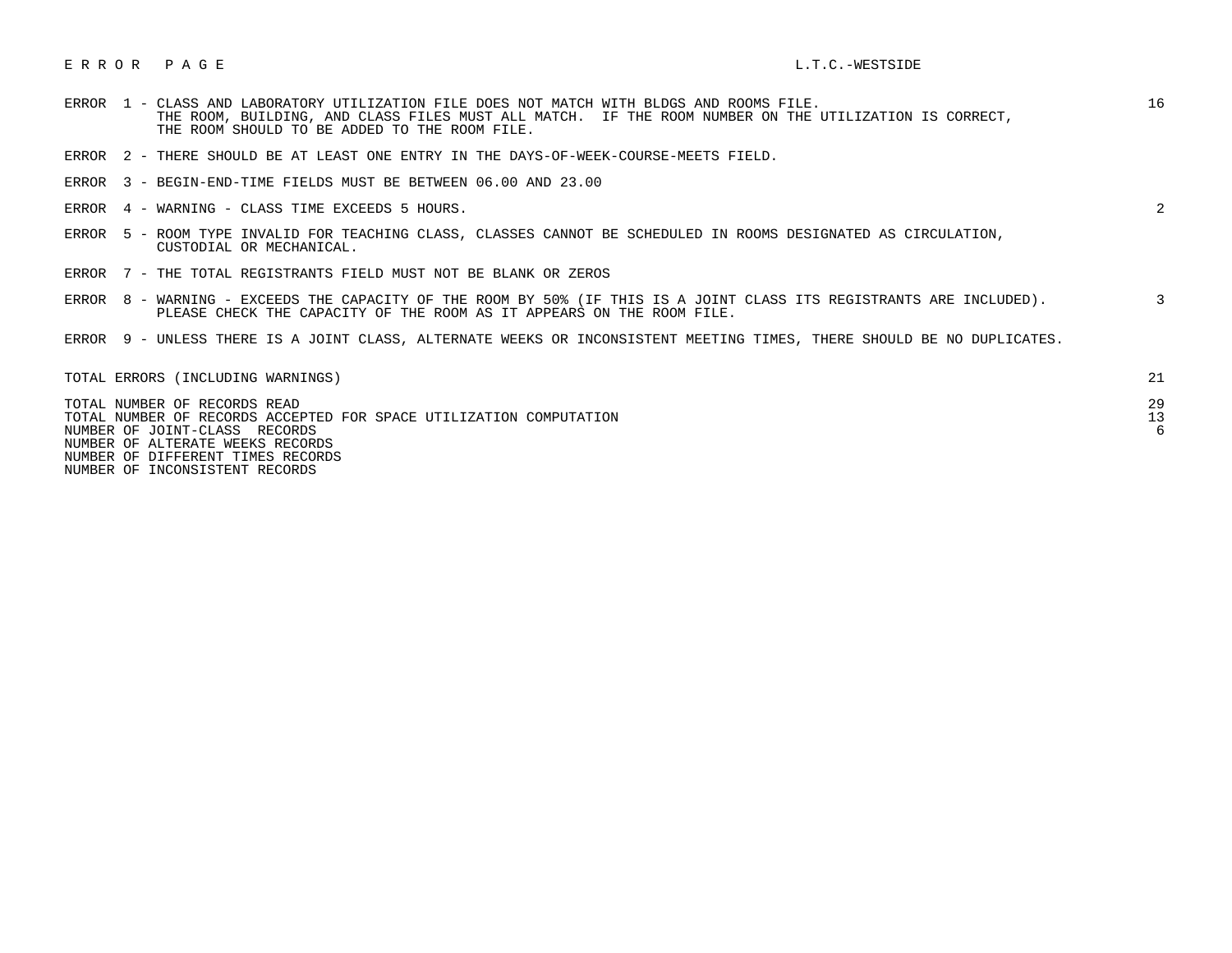|                                                                                      | DAY USE         | NIGHT USE       | TOTAL           |
|--------------------------------------------------------------------------------------|-----------------|-----------------|-----------------|
|                                                                                      | $(0600 - 1700)$ | (1700-2300)     | $(0600 - 2300)$ |
| *CLASSROOM FACILITIES                                                                |                 |                 |                 |
| TOTAL NUMBER OF ROOMS                                                                |                 |                 | 6               |
| TOTAL NUMBER OF STATIONS (CAPACITY)                                                  |                 |                 | 240             |
| WEEKLY STUDENT CONTACT HOURS                                                         | 130             | 7               | 137             |
| WEEKLY TOTAL OF ROOMS AVAILABLE - COUNTED IN HALF HOUR INCREMENTS                    | 540             | 300             | 840             |
| WEEKLY TOTAL OF ROOMS IN USE - COUNTED IN HALF HOUR INCREMENTS                       | 60              | 1               | 61              |
| WEEKLY TOTAL OF STUDENT STATIONS AVAILABLE - COUNTED IN HALF HOUR INCREMENTS         | 21600           | 12000           | 33600           |
| WEEKLY TOTAL OF STATIONS AVAILABLE IN ROOMS IN USE - COUNTED IN HALF HOUR INCREMENTS | 3756            | $\mathbf{1}$    | 3757            |
| WEEKLY TOTAL OF STATIONS IN USE - COUNTED IN HALF HOUR INCREMENTS                    | 260             | 14              | 274             |
| PERCENT OF ROOMS IN USE TO ROOMS AVAILABLE                                           | 11.1            | $\cdot$ 3       | 7.3             |
| PERCENT OF STATIONS IN USE TO STATIONS AVAILABLE                                     | 1.2             | $\cdot$ 1       | .8              |
| PERCENT OF STATIONS IN USE TO STATIONS AVAILABLE IN OCCUPIED ROOMS                   | 6.9             | 400.0           | 7.3             |
|                                                                                      |                 |                 |                 |
|                                                                                      | DAY USE         | NIGHT USE       | TOTAL           |
|                                                                                      | $(0600 - 1700)$ | $(1700 - 2300)$ | $(0600 - 2300)$ |
| <b>CLASSROOM</b>                                                                     |                 |                 |                 |
| TOTAL NUMBER OF ROOMS                                                                |                 |                 | 6               |
| TOTAL NUMBER OF STATIONS (CAPACITY)                                                  |                 |                 | 240             |
|                                                                                      |                 |                 |                 |
| WEEKLY STUDENT CONTACT HOURS                                                         | 130             | 7               | 137             |
| WEEKLY TOTAL OF ROOMS AVAILABLE - COUNTED IN HALF HOUR INCREMENTS                    | 540             | 300             | 840             |
| WEEKLY TOTAL OF ROOMS IN USE - COUNTED IN HALF HOUR INCREMENTS                       | 60              | 1               | 61              |
| WEEKLY TOTAL OF STUDENT STATIONS AVAILABLE - COUNTED IN HALF HOUR INCREMENTS         | 21600           | 12000           | 33600           |
| WEEKLY TOTAL OF STATIONS AVAILABLE IN ROOMS IN USE - COUNTED IN HALF HOUR INCREMENTS | 3756            | 1               | 3757            |
| WEEKLY TOTAL OF STATIONS IN USE - COUNTED IN HALF HOUR INCREMENTS                    | 260             | 14              | 274             |
| PERCENT OF ROOMS IN USE TO ROOMS AVAILABLE                                           | 11.1            | $\cdot$ 3       | 7.3             |
| PERCENT OF STATIONS IN USE TO STATIONS AVAILABLE                                     | 1.2             | $\cdot$ 1       | .8              |